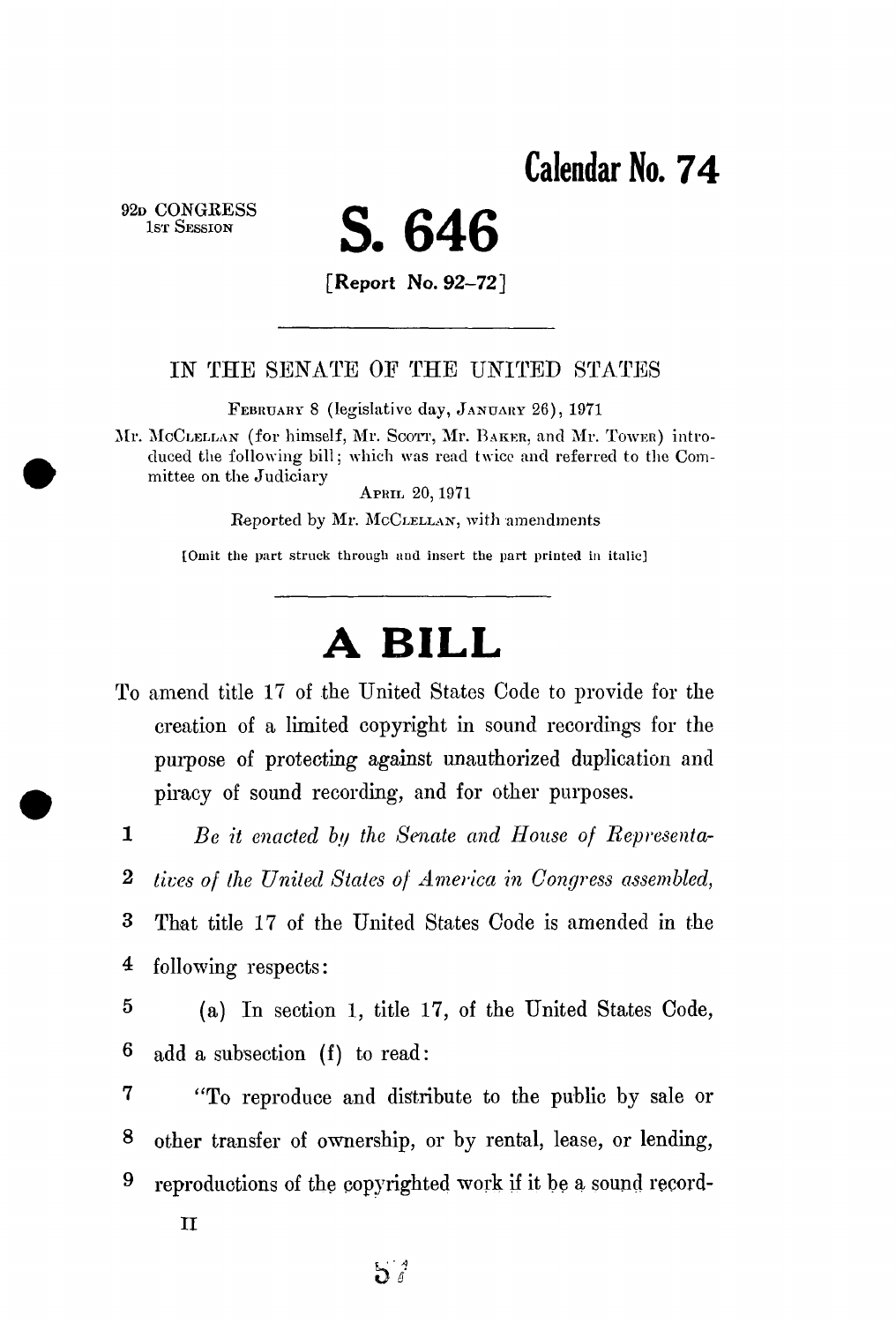ing: *Provided,* That the exclusive right of the owner of a 2 copyright in a sound recording to reproduce it is limited to the right to duplicate the sound recording in a tangible 4 form that directly or indirectly recaptures the actual sounds 5 fixed in the recording: *Provided further,* That this right 6 does not extend to the making or duplication of another sound recording that is an independent fixation of other sounds, even though such sounds imitate or simulate those in the copyrighted sound recording; or to single ephemeral record 10 ings reproductions made by transmitting organizations ex- *clusively* for their own use."

 (b) In section **5,** title **17,** of the United States Code, add a subsection (n) to read:

14 "Sound recordings other than fixations of sound ae-companying a motion picture."

 (c) In section **19,** title **17,** of the United States Code, add the following at the end of the section: "In the case oi reproductions of works specified in subsection (n) of section **19 5** of this title, the notice shall consist of the symbol **P** (the letter **P** in a circle), the year of first publication of the sound recording, and the name of the owner of copyright in the sound recording, or an abbreviation by which the name can .be recognized, or a generally known alternative designation 24 of the owner: *Provided,* That if the producer of the sound recording is named on the labels or containers of the repro-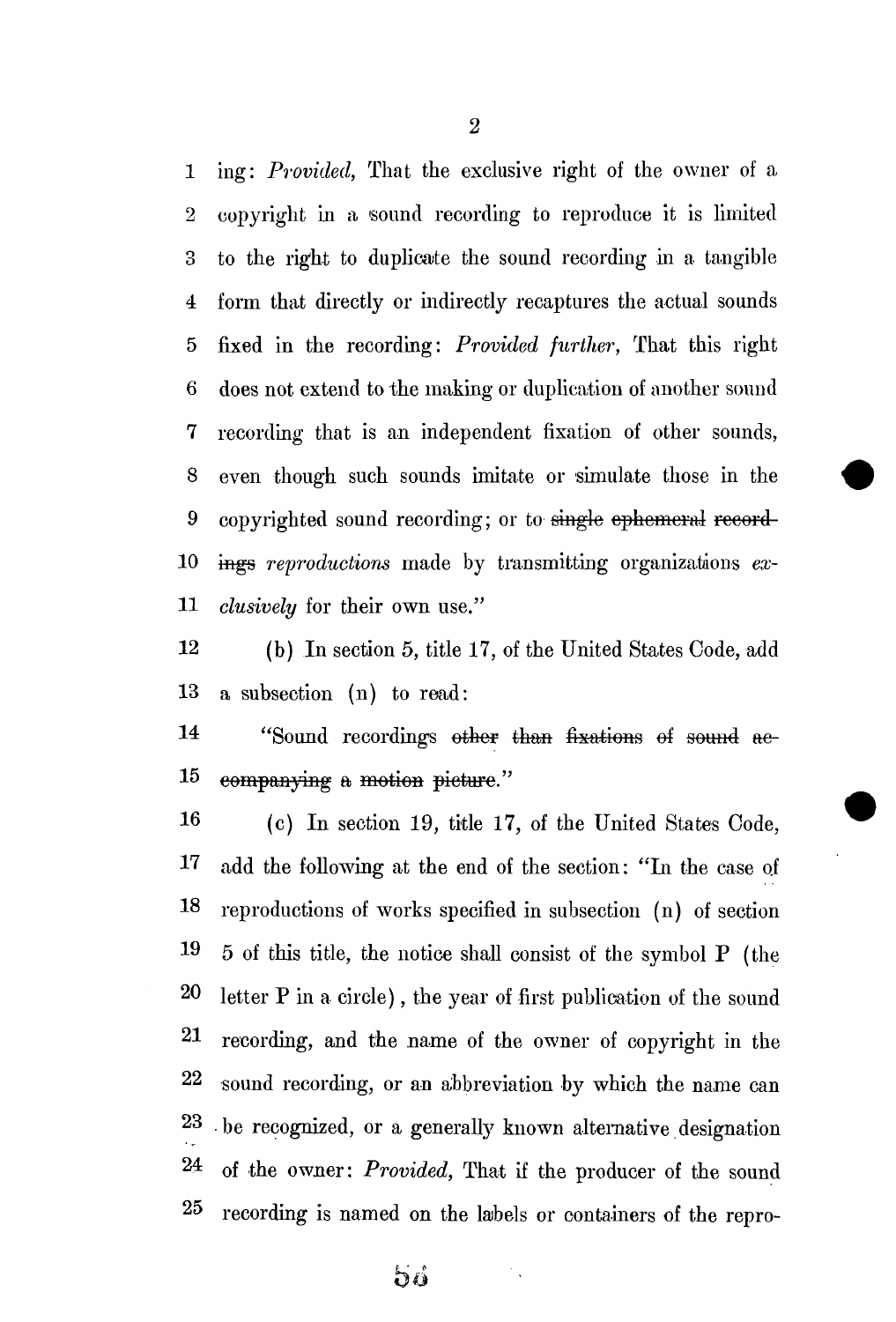**1** duction, and if no other name appears in conjunction with 2 the notice, his name shall be considered a part of the notice." 3 (d) In section 20, title 17, of the United States Code, **4** amend the first sentence to read: "The notice of copyright 5 shall be applied, in the case of a book or other printed pub-6 lication, upon its title page or the page immediately follow-7 ing, or if a periodical either upon the title page or upon the **8** first page of text of each separate number or under the title 9 heading, or if a musical work either upon its title page or the **10** first page of music, or if a sound recording on the surface *of*  **11** *reproductions* thereof or on the label or container in such **12** manner and location as to give reasonable notice of the claim **1 3** of copyright."

14 (e) In section 26, title 17, of the United States Code,  $15$ add the following at the end of the section: "For the pur- $16$  poses of this section and sections 10, 11, 13, 14, 21, 101,  $17 \quad 106, 109, 209, 215$ , but not for any other purpose, a repro-18 duction of a work described in subsection  $5(n)$  shall be 19 considered to be a copy thereof. *"Sound recordings' are*  **on**  *works that result from the fixation of a series of musical,*  **21**  *spoken, or other sounds, but not including the sounds accom-*22 *panying a motion picture. "Reproductions of sound record-*24 *accompanying a motion picture are fixed by any method now accompanying a motion picture are fixed by any method now known or later developed, and from which the sounds can be* <sup>25</sup>

3

**5d**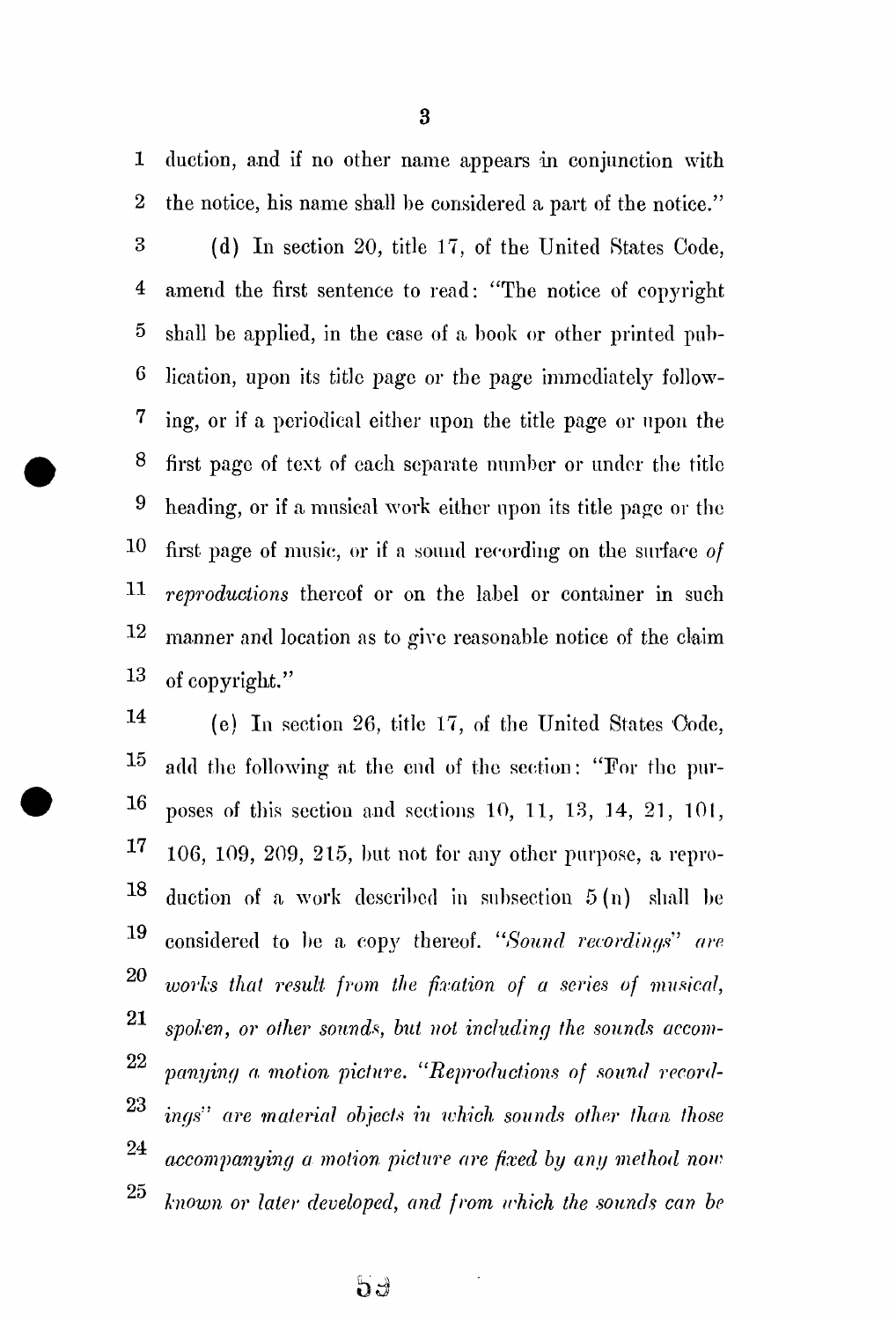*perceived, reproduced, or otherwise communicated, either directly or with the aid of a machine or device, and include the "parts of instruments serving to reproduce mechanically the musical ivork," "mechanical reproductions," and "inter- changeable parts, such as discs or tapes for use in mechanical music-producing machines" referred to in sections 1(e) and 101(e) of this title.* 

  *SEC. 2 . That title 1 7 of the United States Code is fur- ther amended in the following respect:* 

 *I<sup>n</sup>* In section 101, title 17 of the United States Code, de- *lete subsection (e) in its entirety and substitute the following:*  **2**  *"(e) INTERCHANGEABLE PARTS FOR USE IN ME-* **3**  *CHANICAL MvSIC-PRODUCING MACHINES.***—***Interclumge- able parts, such as discs or tapes for use in mechanical mnsic- producing machines adapted to reproduce copyrighted musical works, shall be considered copies of the copyrighted musical*  **IT** *works which they serve to reproduce mechanically for the purposes of this section 101 and sections 106 and, 109 of this title, and, the unauthorized manufacture, use, or sale of such interchangeable parts shall constitute an infringement, of the copyrighted, work rendering the infringer liable in ac- cordance with all provisions of this title dealing with in- fringements of copyright and, in a case of willful infringe-*24 ment for profit, to criminal prosecution pursuant to section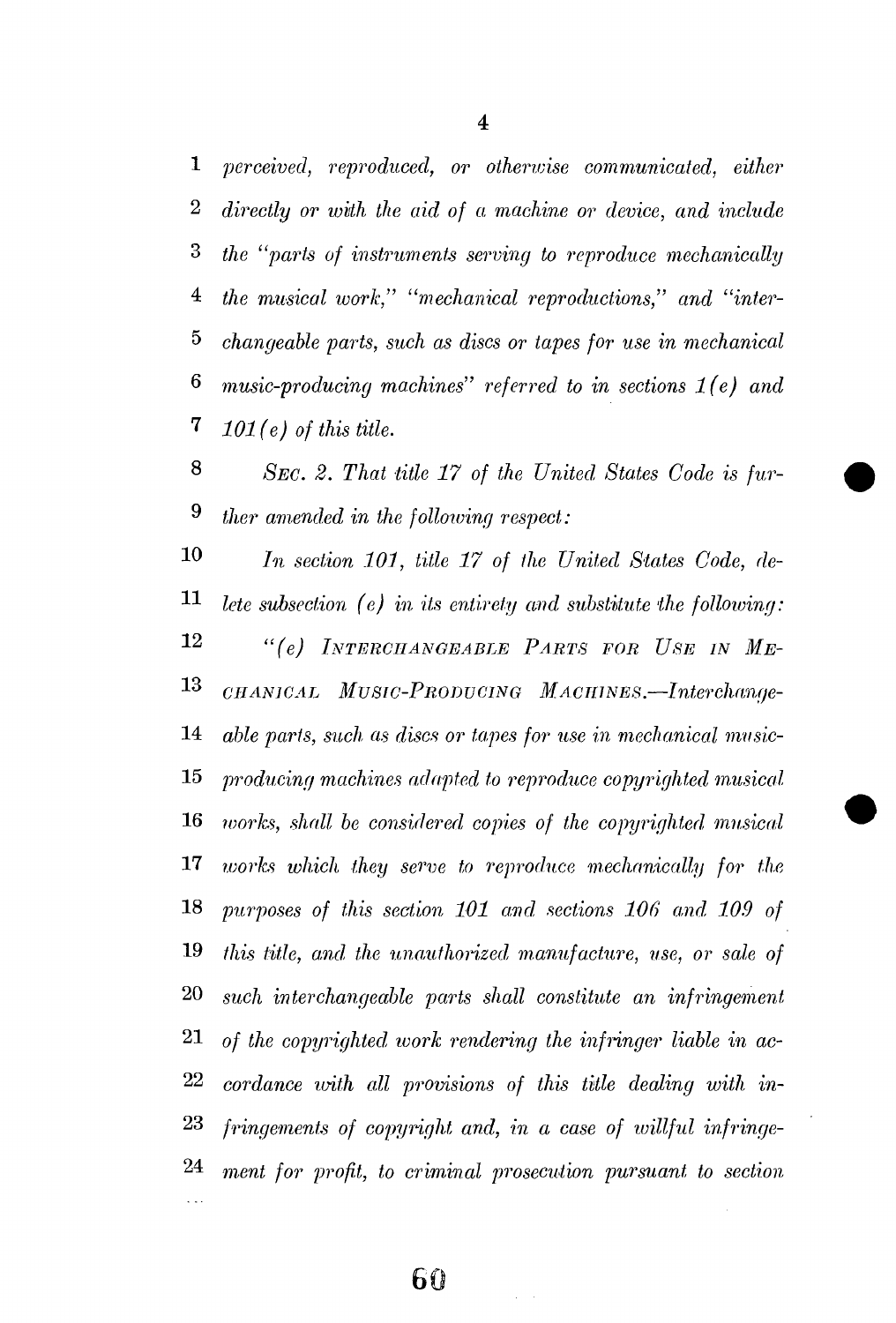*104 of this title. Whenever any person, in the absence of a license agreement, intends to use a copyrighted musical com- position upon the parts of instruments serving to reproduce mechanically the musical ivork, relying upon the compulsory license provision of this title, he shall serve notice of such intention, by registered mail, upon the copyright proprietor at 7 his last address disclosed by the records of the copyright office, sending to the copyright office a duplicate of such notice."* 

 **SEE: 2.** SEC. 3. This Act shall take effect three four months after its enactment *except that section 2 of this Act shall take effect immediately upon its enactment.* The provi- sions of title 17 of the United States Code *as amended by section 1 of this Act,* shall apply only to sound recordings **4** fixed, published, and copyrighted on and after the effective date of this Act and nothing in title 17 of the United **1^** States Code shall be applied retroactively or be construed 17 as affecting in any way any rights with respect to sound  $\mathbf{R}$ recordings fixed before that date.